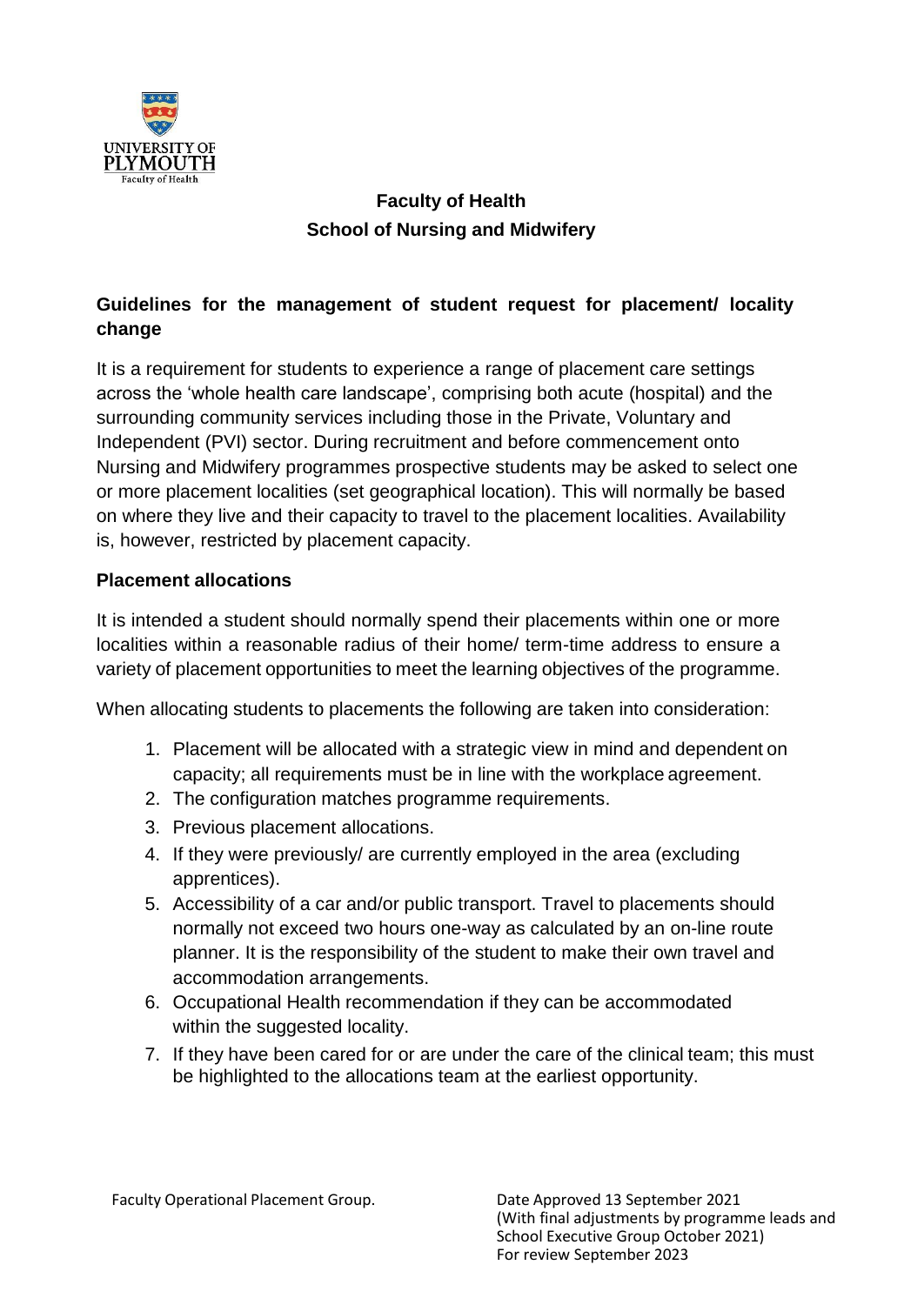## **Requests for placement changes**

There is minimal flexibility to change a placement as we are required to fulfil our contractual obligations with our placement providers. There is high demand for placements across the School due to the increasing student numbers to meet future workforce requirements. Requests for changes should therefore be made in consideration of these wider needs.

Emails directly from students regarding changes of placement will not receive a response from the central placements allocation team, programme leads or Associate Head of School for Practice Placements. It is very important that students do not contact the placement areas directly either, as initial allocations and any subsequent changes must go through the Placement Development Team Practice Leads/ PVI team who have the overview of all learners coming to the host from any Approved Education Institution or profession. If a student seeks consideration of a change to their allocated placement or locality the following process must be adhered to:

#### **a) Near the start of the academic year:**

A formal opportunity will be provided when placements are released for students to request a swap on a 'like for like' basis. Both parties must be in agreement and complete an online survey which will normally be open for a week. Requests will be considered within the wider context by the practice leads in the host placement/ PVI team in conjunction with the Associate Head of School for Practice Placements and allocations team. Please note that requests cannot be guaranteed to be met.

#### **b) During the academic year:**

If students experience a change of circumstances during the year which may impact on their allocated placement/s, they must speak to their personal tutor. All avenues should be explored (see examples below) as opportunities for placement changes are likely to be very limited. If no other alternatives are achievable, the personal tutor may formally submit a request for consideration by the Associate Head of School for Practice Placements in conjunction with the Placement Development Team Practice Leads/ PVI and allocations team. Please note that it may not be possible to accommodate requests due to capacity or other constraints at the time. Requests will, however, be held on file for future consideration should an opportunity arise at an appropriate point.

#### **Exploration of alternative strategies**

- Travel Such as seeking car sharing to reduce the cost; consideration of 'ad hoc' or alternative accommodation - this is recommended to reduce travel radius to approximately one hour. See link [travel and accommodation](https://www.plymouth.ac.uk/student-life/your-studies/academic-services/poppi/students/travel-and-accommodation)
- Finance Contacting the Funding Unit for support, timely submission of attendance records or short-term hardship funding. See link above and [funding](https://www.plymouth.ac.uk/study/fees/scholarships-bursaries-and-funding)
- Social circumstances Some placement providers are exceptionally able to accommodate a degree of flexibility as long as the placement hours are met. It is expected, however, that students should experience a range of shift patterns and handover. Adjustments should be negotiated in advance, through discussion with the student's personal tutor and placement area and documented in the practice portfolio. These adjustments should normally be of a short-term duration.
- Personal tutors can seek further advice from the Placement Development Team Academic Lead or Associate Head of School for Practice Placements.

Faculty Operational Placement Group. Date Approved 13 September 2021

(With final adjustments by programme leads and School Executive Group October 2021) For review September 2023